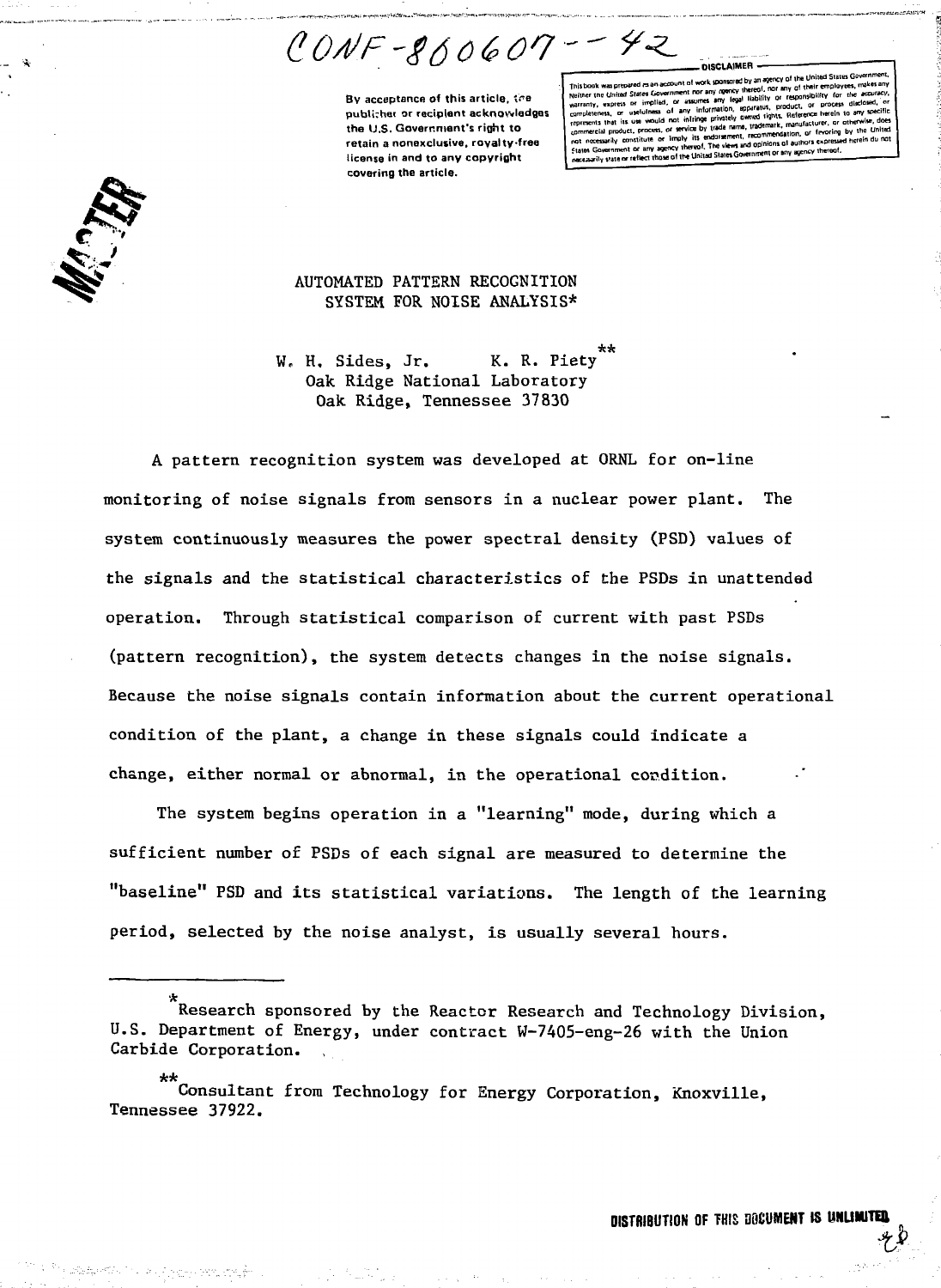After the learning period, the system begins the surveillance mode in which measured PSDs are statistically compared with previously learned (baseline) PSDs to determine whether the measured values are within expected statistical variations. If they are not, the PSDs are stored for later analysis by a noise analyst. (The statistical methodology developed to determine the statistical similarity of PSDs is described in ref. 1.)

Because normal changes during operation of a plant can affect the measured PSD of the noise signal from a sensor, the system is equipped to characterize, or "label," an operating state, as follows. Selected plant process signals (e.g., temperatures, pressures, flows) are monitored. Ranges of these signals are predetermined to define normal operating states (e.g., a reactor power level). If one or more of these signals should indicate a change to a new normal operating state, the pattern recognition system will interrupt the monitoring mode and initiate the establishment of new baseline PSDs before it allows monitoring to be resumed. This feature reduces the storage of PSDs initiated by changes in the normal operating state. Alternatively, if baseline PSDs are already available for the new operating state, the system can use them without relearning.

To prevent a change in the performance of the pattern recognition system from falsely indicating that the measured PSDs have changed, each signal channel is equipped with a special test signal input. The controlling computer selects this signal both periodically and whenever anomalous PSDs appear in the plant sensor signals. Correct recalculation of the known test signal PSD verifies that the system is operating properly.

 $\overline{2}$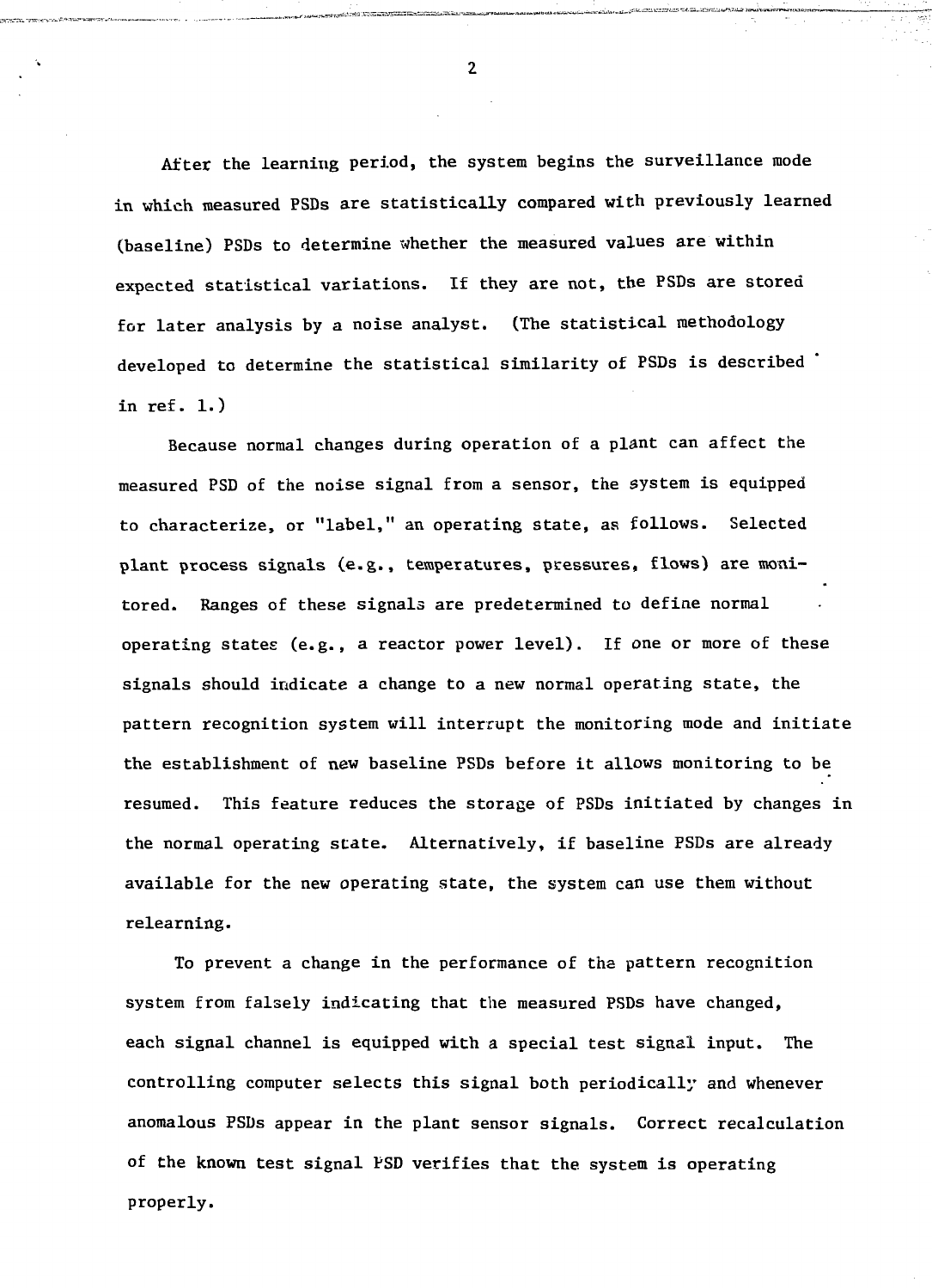The system (Fig. 1) includes a DEC PDP-11/34 minicomputer with 32K words and two disks of 1.2M words each. It has sixteen input channels, three with differential amplifiers having a computer selectable gain. Antialiasing, low-pass filter settings and amplifier input mode (ac or dc coupled, sensor signal or test signal input) are also computer selectable.

The system was demonstrated at an ORhL research reactor (High Flux Isotope Reactor) by continuously monitoring the noise signals from two neutron detectors through four reactor fuel cycles of 22 d each. Fourteen process signals were logged to label the operating state. The neutron noise signals were analyzed in two frequency ranges: 0.25 to 14 Hz, with a resolution of 0.125 Hz; and 14 to 55 Hz, with a resolution of 0.5 Hz. The learning period was  $\sqrt{3}$  h. After a software error which appeared during the first fuel cycle was corrected, the system operated continuously Zor 288 h and acquired nearly 13,000 PSDs of the neutron noise signals. Of these, 434 were "flagged" as representing detected changes in the sensor signals, and, hence, they were stored for later perusal.

During the second fuel cycle, the system operated continuously for >400 h (except during a midcycle reactor shutdown). System operation was unattended (except for an occasional check to assure that the system was running). Approximately 42,500 PSDs were measured, with 595 stored for further analysis. Although the normal PSDs were not stored, they were statistically similar to the baseline PSD which is stored. Since the system kept an account of the number of normal PSDs which occurred between the abnormal ones, a noise analyst can make use of all of the several thousand PSDs measured by the system in reconstructing the time

 $\overline{\mathbf{3}}$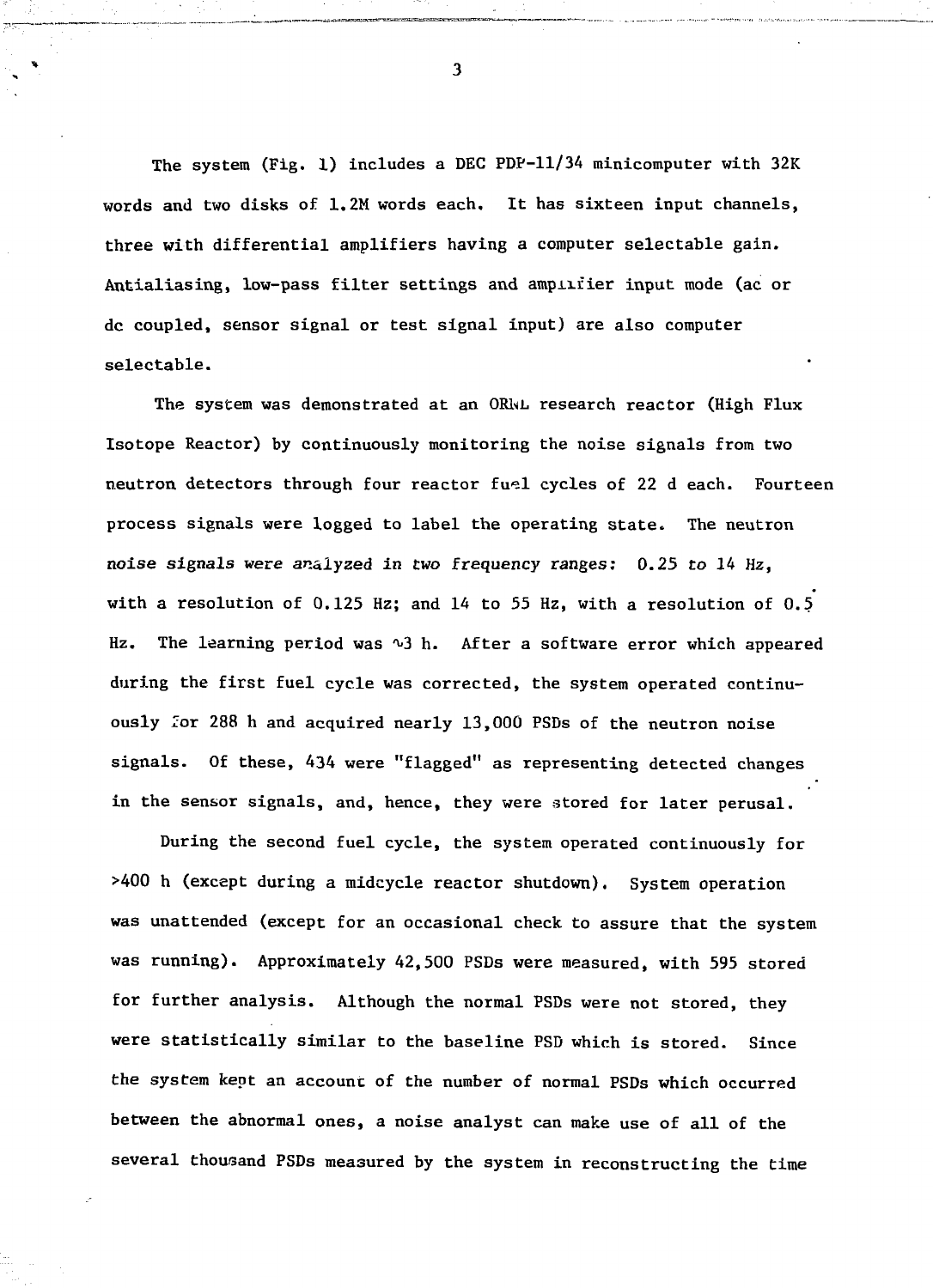history of the noise signals during a fuel cycle. A further demonstration of the system in an operating power plant is planned this year.

The pattern recognition system provides a means to obtain, on-line, the. long-term characteristics of plant sensor noise signals, documented in concise form, with unattended operation. The capability to obtain such a body of documented PSDs by an automated system has not been available heretofore.

## REFERENCE

1. K. R. Piety, Prog. Nucl. Energy 1 (2-4), 781 (1977).

## FIGURE CAPTION

Fig. 1. Diagram of pattern recognition system.

4